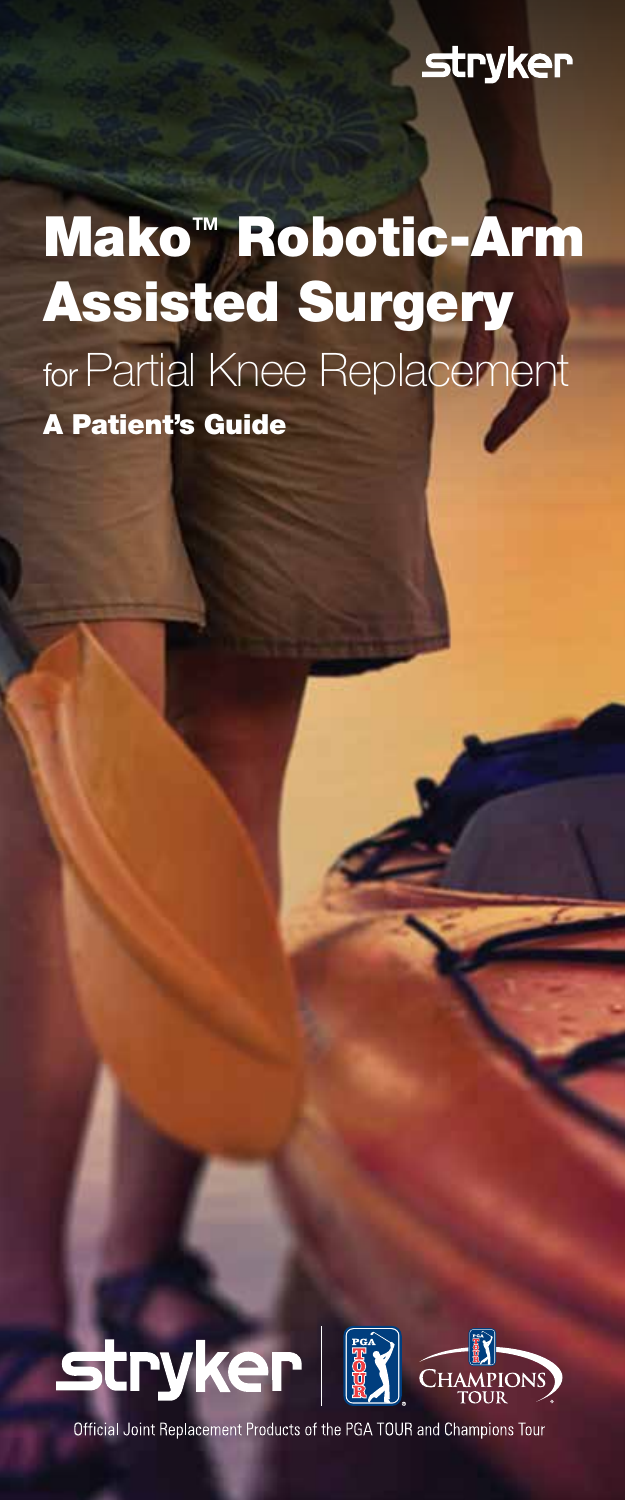# auses of Your Knee Pain

Your joints are involved in almost every activity you do. Movements such as walking, bending and turning require the use of your hip and knee joints. When the knee becomes diseased or injured, the resulting pain can severely limit your ability to move and work.

The knee is the largest joint in the body and is central to nearly every routine activity. The knee joint is formed by the ends of 3 bones:

- The lower end of the thigh bone, or femur.
- $\blacktriangleright$  The upper end of the shin bone, or tibia.
- $\blacktriangleright$  The kneecap, or patella.

Thick, tough tissue bands called ligaments connect the bones and stabilize the joint.



One common cause of knee pain is **Osteoarthritis** (OA). OA is sometimes called degenerative arthritis because it is a "wearing out" condition involving the breakdown of cartilage in the joints. When cartilage wears away, the bones rub against each other, causing pain and stiffness.

roximately

**27** 

Million Americans

SufferfromOA =1 Million <sup>1</sup>

**TITTI** 

¥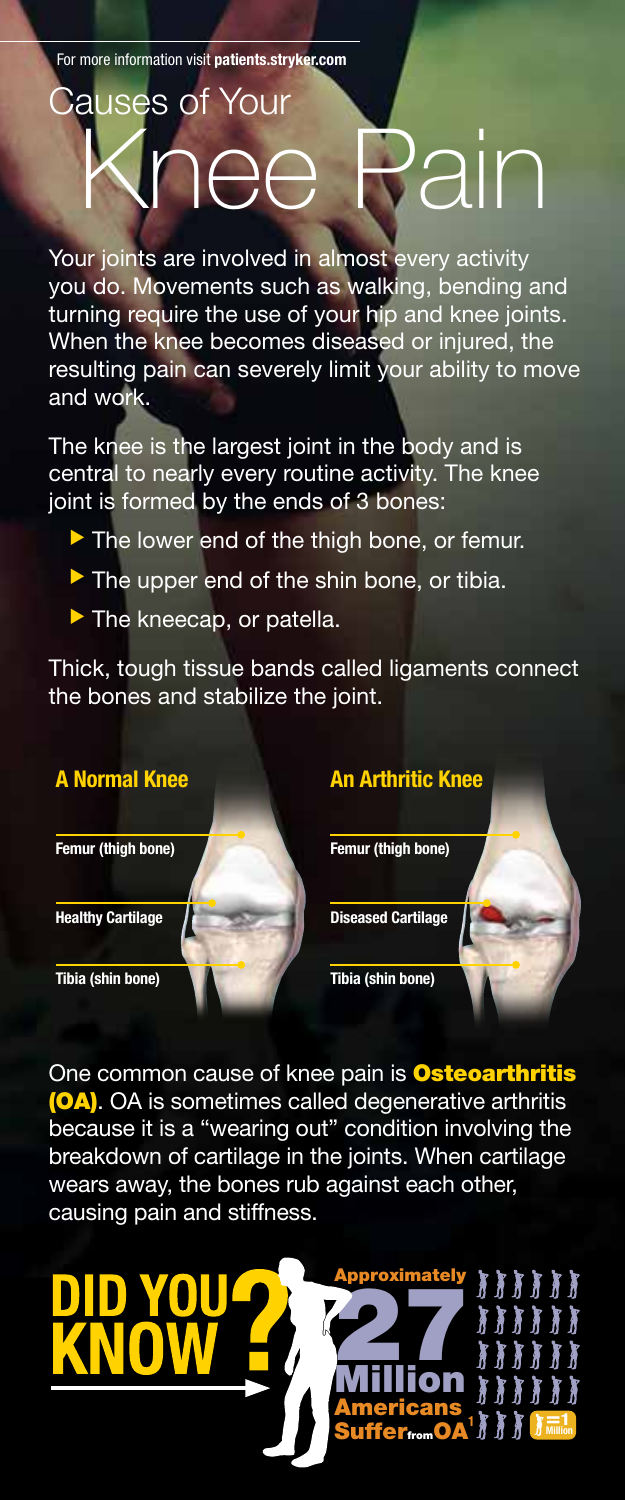## What is Partial Knee Replacement?

Partial Knee Replacement (PKR) is a surgical procedure that helps relieve arthritis in one or two of the three compartments of the knee.

With PKR, only the damaged area of the knee joint is replaced, which may help to minimize trauma to healthy bone and tissue.

#### There are three types of PKR



1. Unicondylar Knee Replacement is a procedure that replaces only the single affected compartment of the knee, either the medial or lateral compartment.



2. Patellofemoral Knee Replacement is a procedure that replaces the worn patella (the kneecap) and the trochlea (the groove at the end of the thigh bone).



DID YOU

KNOW **E** 

3. Bicompartmental Knee **Replacement** is a procedure that replaces two compartments of the knee, the medial and patellofemoral compartments.

Stryker has worked with surgeons to develop innovative products to be utilized in Partial Knee Replacement. Stryker's robotic-arm assisted technology can be used for partial knee replacement, which is a procedure designed to relieve the pain caused by joint degeneration due to osteoarthritis (OA). By selectively targeting the part of your knee damaged by OA, your surgeon can replace the diseased part of your knee while helping to spare the healthy bone and ligaments surrounding it.

> of all patients with **Osteoarthritis** of the **Knee** may be elgible for Partial Knee Replacement.²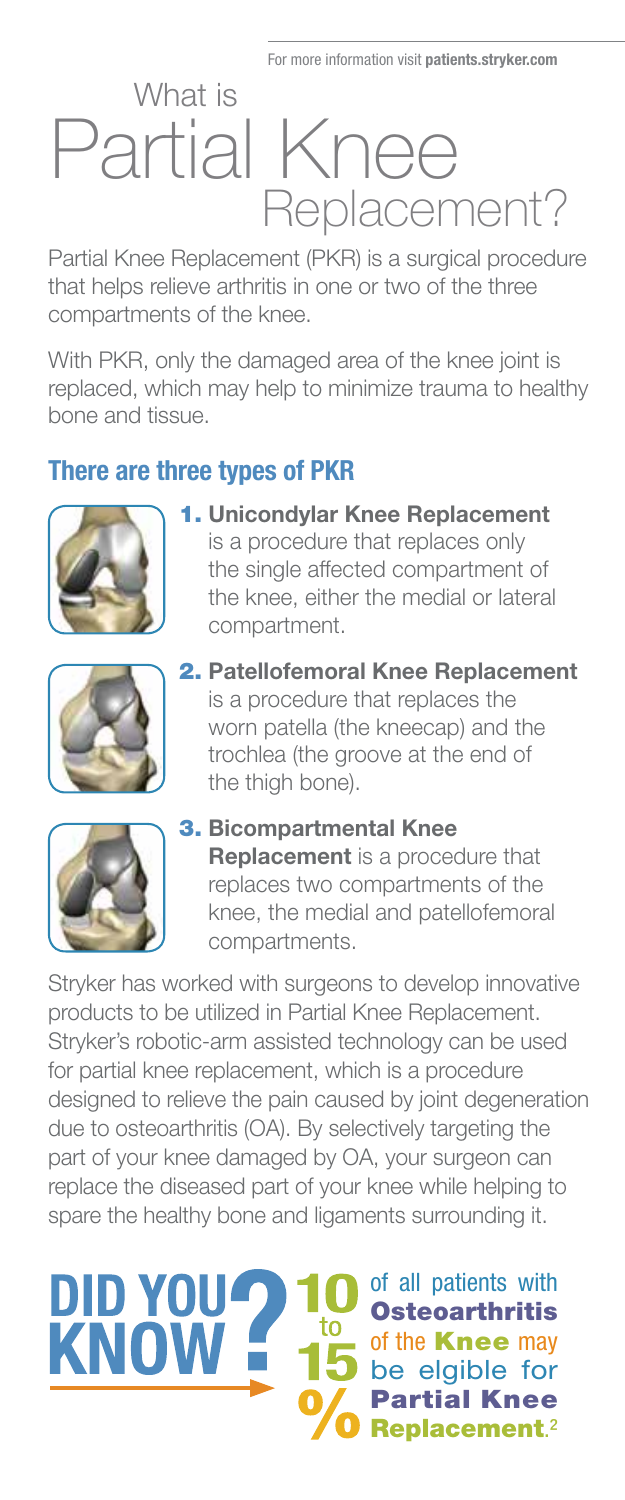### How Mako Robotic-Arm Assisted Surgery **Works**

#### Have a Plan Personalized for You

It all begins with a CT scan of your joint that is used to generate a 3D virtual model of your unique anatomy. This virtual model is loaded into the Mako system software and is used to create your personalized preoperative plan.

#### In the Operating Room

In the operating room, your surgeon will use Mako to assist in performing your surgery based on your personalized preoperative plan. The Mako system also allows your surgeon to make adjustments to your plan during surgery as needed. When the surgeon prepares the bone for the implant, the Mako system guides the surgeon within the pre-defined area and helps prevent the surgeon from moving outside the planned boundaries. This helps provide more accurate placement and alignment of your implant.<sup>3</sup>

#### After Surgery

After surgery, your surgeon, nurses and physical therapists will set goals with you to get you back on the move. They will closely monitor your condition and progress. Your surgeon may review an x-ray of your new partial knee with you.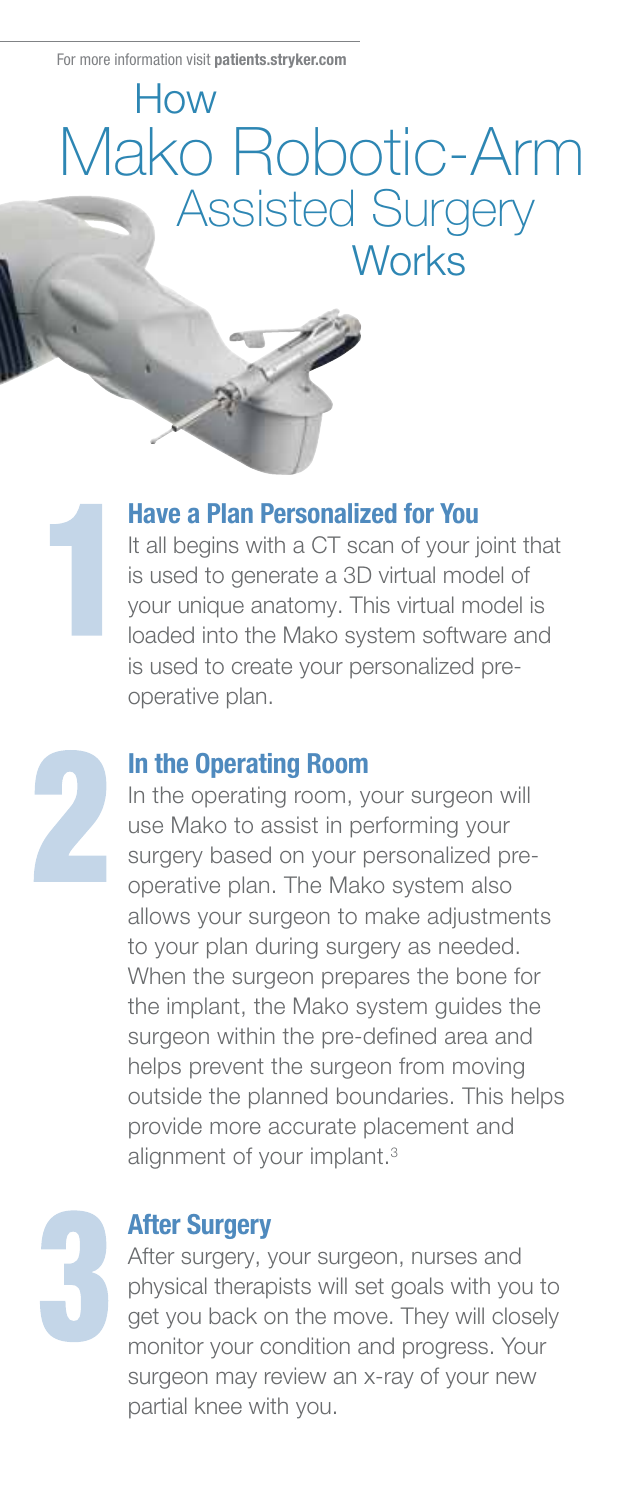

CT Scan



Personalized Planning



Post-Operative X-ray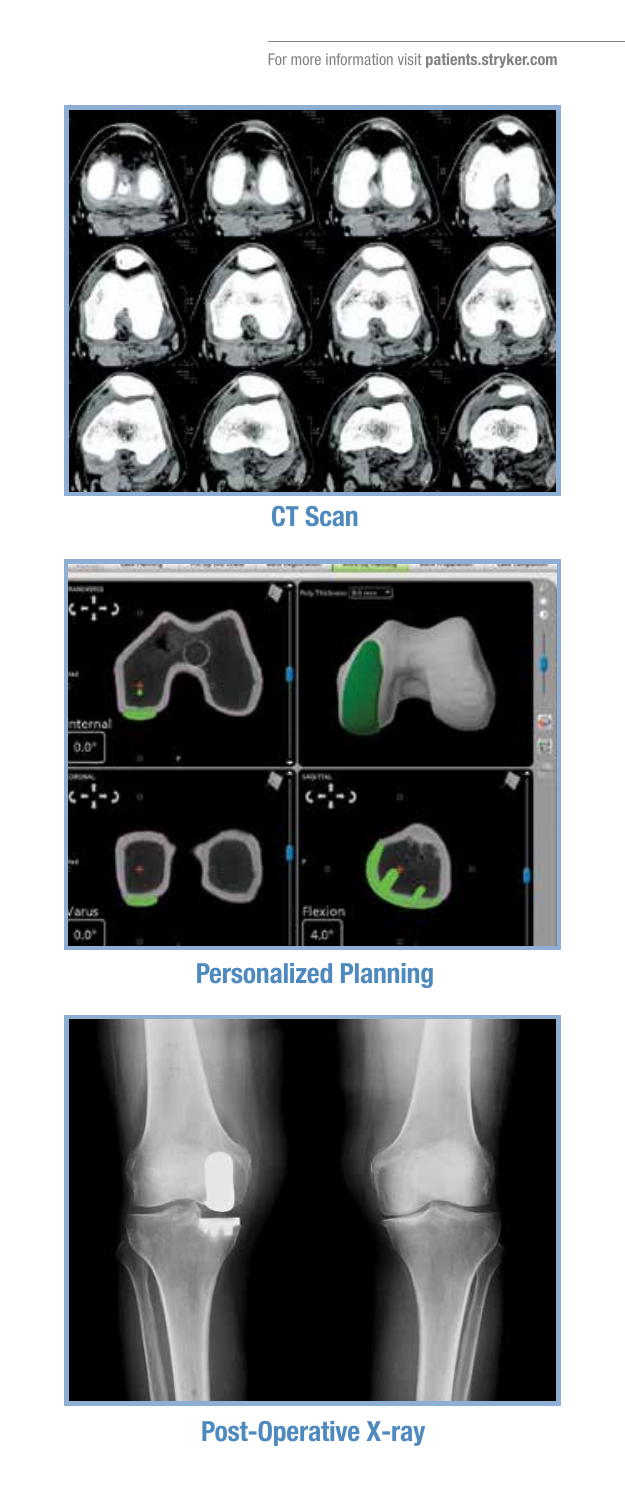### She Made Her Move.



# Paula Cooper Mako PKR Patient

Paula Cooper moved to the Florida Keys where she looked forward to enjoying outdoor activities such as snorkeling, and bicycle riding. It was very frustrating for her when these activities became too painful due to knee pain. The pain became so bad that walking any distance was almost impossible.

Cooper was diagnosed with osteoarthritis (OA) in both knees. She was informed that only part of each of her knee joints were being impacted by the disease, and that she was a candidate for partial knee replacement.

After discussing the benefits and risks of surgery with her doctor, she had Mako PKR on her left knee in 2009. During her six week checkup and after further discussion with her doctor, Paula decided to undergo Mako PKR on her other knee without hesitation. Cooper is a glass artist, and spends a large amount of her time on her feet. As a result of the surgeries, she can enjoy her work again.

*Individual results vary. Not all patients will have the same post-operative recovery and activity level. See your orthopaedic surgeon to discuss your potential benefits and risks.*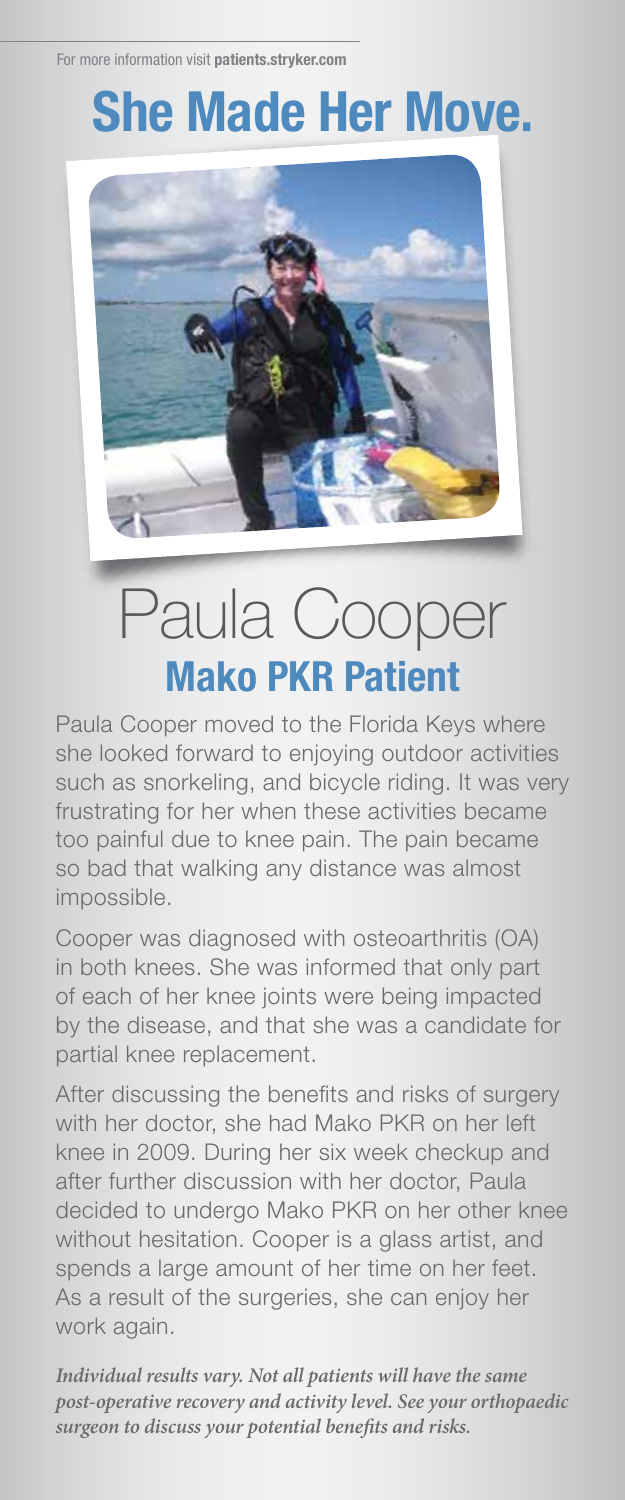### What to Expect in the Weeks Prior to Surgery

Preparing for partial knee replacement surgery begins weeks before the actual surgery. The checklist below outlines some tasks that your surgeon may ask you to complete in the weeks prior to your surgery date.

- $\Box$  Exercise under your doctor's supervision
- $\Box$  Have a general physical examination
- ❏ Have a dental examination
- ❏ Review medications
- $\Box$  Stop smoking
- ❏ Lose weight
- ❏ Arrange a pre-operative visit

DID YOU

- $\Box$  Get laboratory tests
- ❏ Complete forms
- $\Box$  Prepare meals
- $\Box$  Confer with a physical therapist
- $\Box$  Plan for post-surgery rehabilitative care
- $\Box$  Fast the night before

include Walking, Swimming, Golfing Driving, Light Hiking, Biking, Dancing and other Low-impact Sports.<sup>4</sup>

Realistic physical activities following Knee Replacement

 $\Box$  Bathe surgical area with antiseptic solution

### It's Your Move.

#### Questions to Ask Your Doctor at Your Next Appointment

- 1. What are the benefits and potential risks involved with partial knee replacement surgery?
- 2. How long does it typically take to recover from surgery?
- 3. Is osteoarthritis a factor in my knee pain?
- 4. Will reducing activity, taking pain or prescription medication, getting injections, or adding physical therapy help ease my pain?
- 5. Could partial knee replacement help provide me with relief from my knee pain?
- 6. Am I a candidate for Mako robotic-arm assisted surgery?